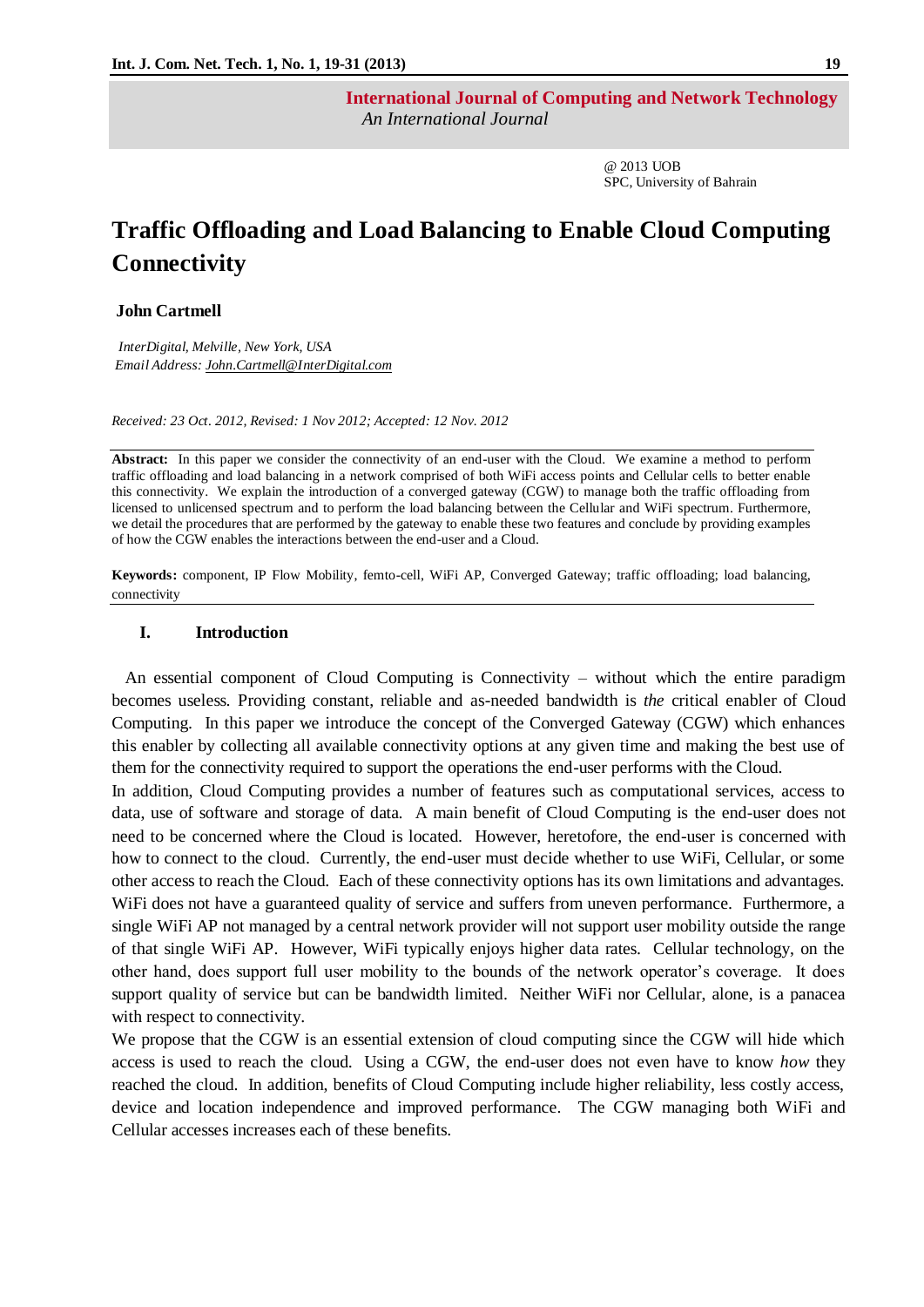This paper describes the architecture of the CGW and the functionality within the CGW. It then describes the procedures that occur between the femto-cell and Mobile Core Network (MCN) and the CGWs role in those procedures. After this discussion, IP Flow Mobility (IFOM) [1] [2] is examined in detail and then several examples are provided.

For clarity sake, it is necessary to define femto-cell. A femto-cell is a small cellular base station, usually deployed within a home, a business, or a limited public location, such as a metro rail station. It connects to the mobile core network through a broadband connection, typically, and supports a limited number of users. It allows for the deployment of network coverage in small areas that may be underserved by existing macro-cells or areas that a business or person wants to control, such as their home or place of business.

# **II. CONVERGED GATEWAY**

The Converged Gateway (CGW) is a device that sits at the edge of a Local Area Network (LAN) and has all the features and functions required to locally manage and control femto-cells and WiFi Access Points (APs). It is possible that the CGW software, femto-cell and WiFi AP are all separate devices. To explain the functionality performed by the CGW software and its interactions with other devices, this paper assumes the three entities as separate and distinct. This assumption assists in the explanation that is the remainder of this paper. However, the physical manifestation of a CGW for a product deployment would most likely incorporate the CGW software, femto-cell and WiFi AP in one unified appliance. For example, the unified device could be an enhanced set-top box provided by a cable operator or an enhanced femto-cell (with the CGW software and WiFi AP) provided by a cellular operator.

Despite sitting between a femto-cell and the MCN, there are no additional procedures or protocols that are encumbered onto either the femto-cell or MCN. Furthermore, the CGW has features and functions which allow for the seamless dynamic movement of an end-user"s connectivity with a Cloud from one radio access technology to another. The topology of the CGWs environment is shown in Fig. 1.



Figure 1. CGW Topology

There are three salient features of the CGW that allow it to manage the WiFi and cellular accesses and the flows that traverse these accesses. These features include:

- Transparent to both the MCN and femto-cell
- WiFi/3G association
- IFOM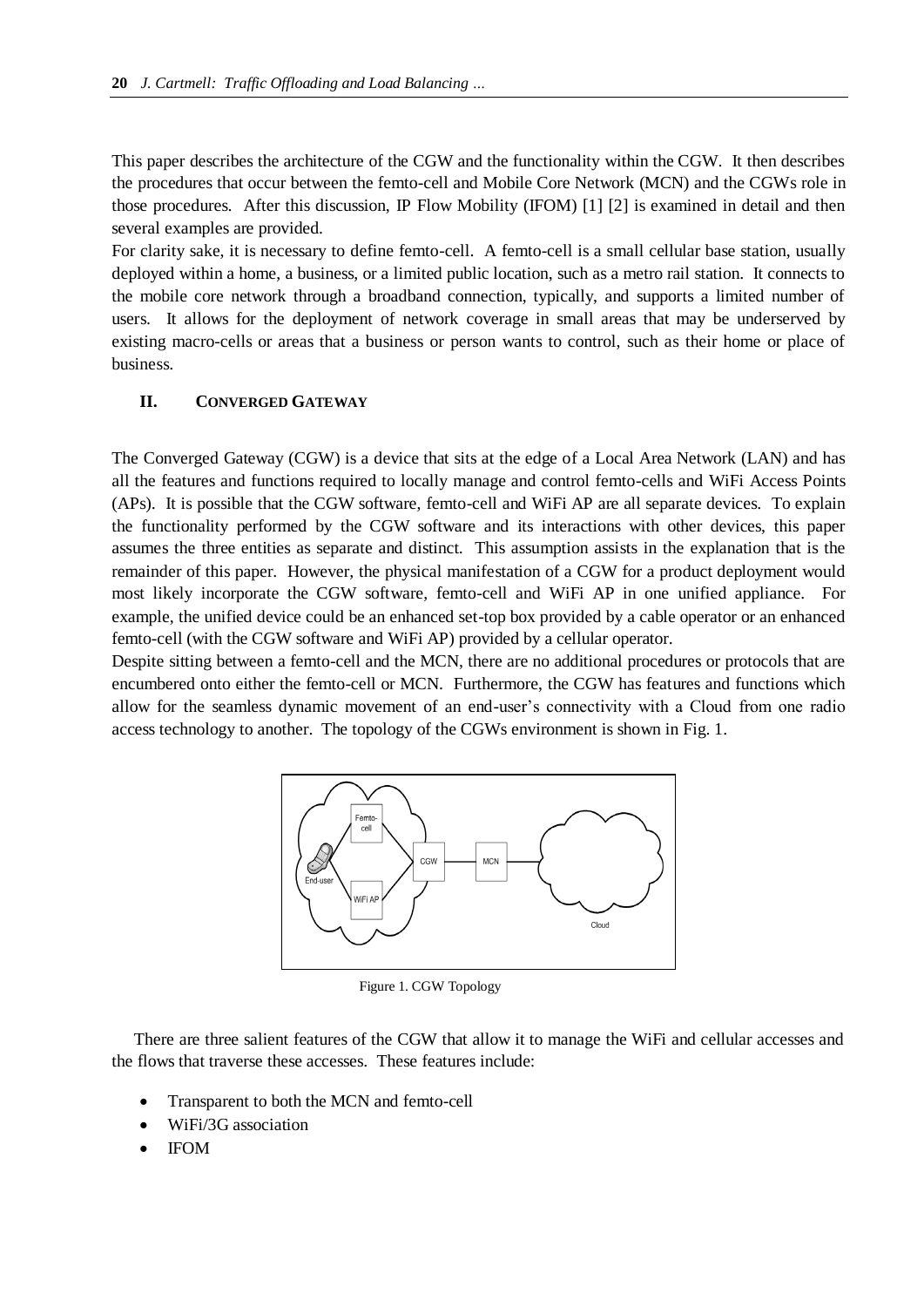#### *A. CGW placement*

The introduction of a CGW between a femto-cell and MCN, at the edge of a LAN, is transparent to both the femto-cell and MCN. No protocols or procedures require modification to allow the placement of the CGW between the femto-cell and MCN; however, it is necessary to properly provision the CGW so that it can act as an intermediary. The absence of a requirement to change any of the existing procedures and protocols is a significant advantage of the CGW solution.

To this end, the CGW will be provisioned with the security keys needed to establish a security association to both the femto-cell and the Secure Gateway (SeGW) at the edge of the MCN. The IPSec Security Associations (IPSec SA) that normally exists between the femto-cell and SeGW [3] will be split into two IPSec SAs. The first is between the femto-cell and the CGW. The second is between the CGW and the SeGW. It is expected that each interface would have unique keys. As a result of this configuration, the CGW acts as a proxy for the signaling between the femto-cell and MCN elements. When the femto-cell has a signal to send to the MCN, it sends it through the IPSec SA to the CGW. The CGW un-IPSecs the signal and then re-IPSecs the signal into the SA with the SeGW. When the SeGW receives the signal, it un-IPSecs it and forwards it into the MCN. When an element within the MCN has a signal to send to the femto-cell, it occurs in a similar fashion.

A similar mechanism occurs when data is sent between an end-user and a Cloud. As the data travels through the cellular network a GPRS Tunneling Protocol (GTP) tunnel will be used between the femto-cell and Serving GPRS Support Node (SGSN). This tunnel is used to ferry data between the femto-cell and SGSN. With the CGW in place, there are two GTP tunnels, one between the femto-cell and CGW and the other between the CGW and SGSN. Downlink data is sent from the SGSN via a GTP tunnel to the CGW. The CGW terminates the GTP protocol and places the data packet into the GTP tunnel between the femtocell and CGW. The femto-cell receives the packet and delivers it to the end-user. Similarly, an uplink packet is sent from the femto-cell to the CGW via a GTP tunnel. The CGW terminates the GTP protocol and places the packet into the GTP tunnel that exists between the CGW and the SGSN.



The IPSec SAs and GTP tunnel configuration are shown in Fig. 2.

Figure 2. IPSec and GTP Tunnels

### *B. CGW Initialization and Provisioning*

The CGW is powered on. As a result of the device being powered on, it will receive a local IP address and start the various processes that are used by the femto-cell and the WiFi AP. It is assumed that the LAN where the CGW resides has the ability to provide a LAN-based IP address.

#### *C. Existing Femto-cell procedures in the presence of CGW*

A femto-cell must perform certain procedures in order to access the Mobile Core Network (MCN) nodes. The MCN nodes that the CGW communicates with are shown in Fig. 3 as well as the functional components within the CGW.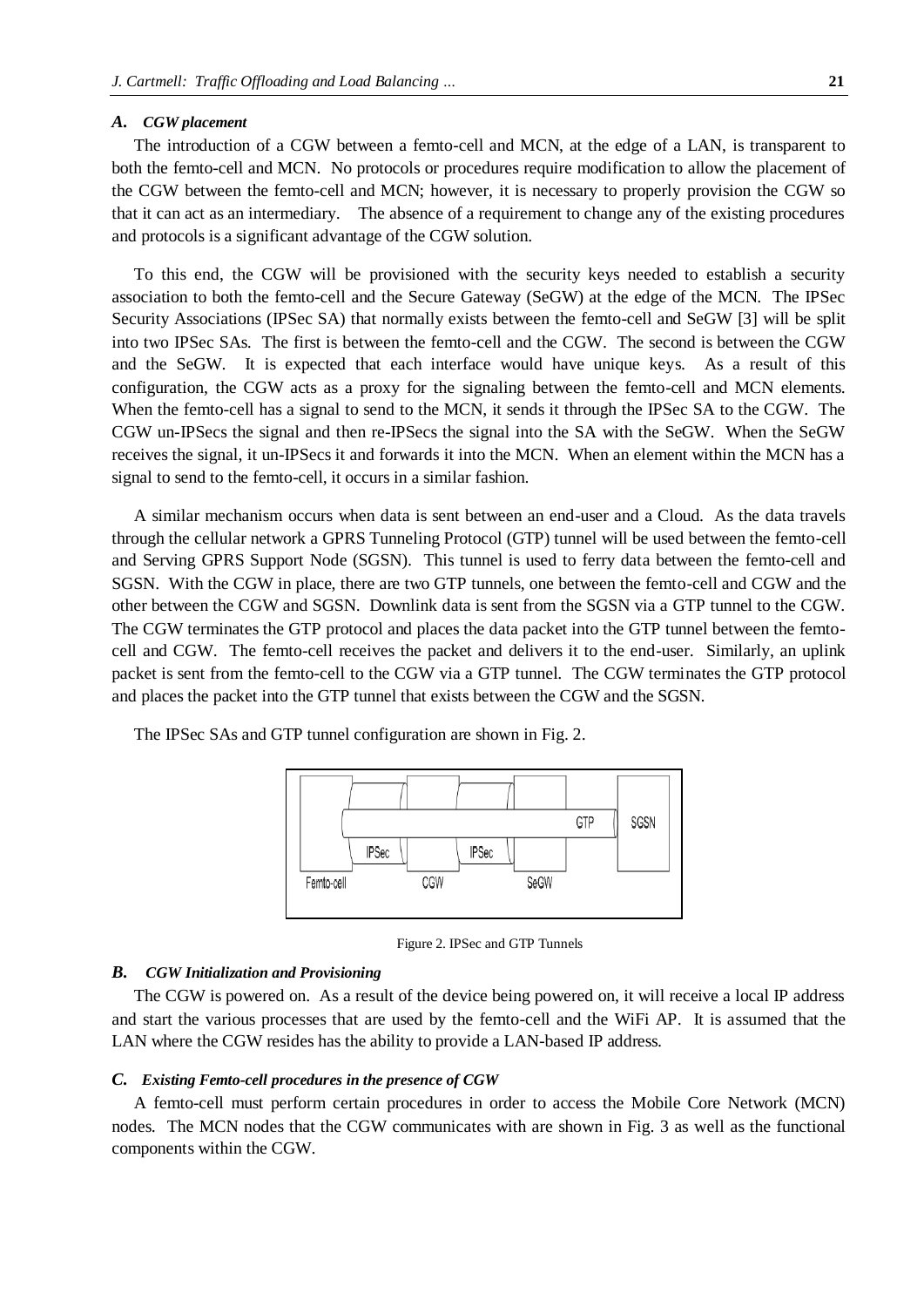

Figure 3. MCN nodes and CGW functional components

At an overview level, these procedures include the discovery of a Secure Gateway (SeGW) and establishing a secure association with the SeGW. After the establishment of this secure connection, the femto-cell communicates with nodes within the MCN. The femto-cell determines its location via a number of methods, including either using a GPS to determine its geo-location or using the cell settings of neighbor cells to determine its proximity to other known cells. After reporting its position to the Home NodeB (HNB) Management System (HMS) within the MCN, the HMS then provisions the femto-cell [4]. Once provisioned, the femto-cell begins radiating and the femto-cell is "open for business". End-user devices can then connect to the MCN via the femto-cell.

## *1) Femto-cell Initialization and Provisioning*

The first step towards initializing and provisioning the femto-cell is to power it on. As a result of the device being powered on, there are several steps that must be performed as part of the bring-up on the device.

Once the device is powered on, it will require a local IP address. In order to acquire this IP address it will perform the Dynamic Host Control Protocol (DHCP) discovery procedure detailed in [5]. As a result of these steps, the femto-cell has a local IP address.

As part of the power on sequence, the femto-cell will attempt to discern information about its environment. There are several ways for the femto-cell to learn about its environment. It can listen for macro-cells and other femto-cells in the area by enabling its cellular receiver (either 2G or 3G or both). It can also determine its location by enabling its Global Positioning System (GPS) receiver. Or it can know its location based on the public IP address of the home or enterprise modem to which it is connected. Any of these are sufficient for the femto-cell to identify its location. There is no requirement that all of these must be determined, and it appears from reading the standards that determining each of these are "best effort." These steps are described in Section 6.1.2 of [6].

The femto-cell is required to communicate with the Initial SeGW after it has been energized. As part of this initial communication, the femto-cell will attempt to resolve the Fully Qualified Domain Name (FQDN) of the Initial SeGW that was pre-burnt within the femto-cell. This resolution is done with a Domain Name System (DNS) Request/Response. The CGW will act as a DNS Server (or equivalent) to the femto-cell for purposes of this step. Additionally, the CGW will resolve the Initial SeGW FQDN by sending a DNS Request to the "Outer" DNS Server on the public Internet.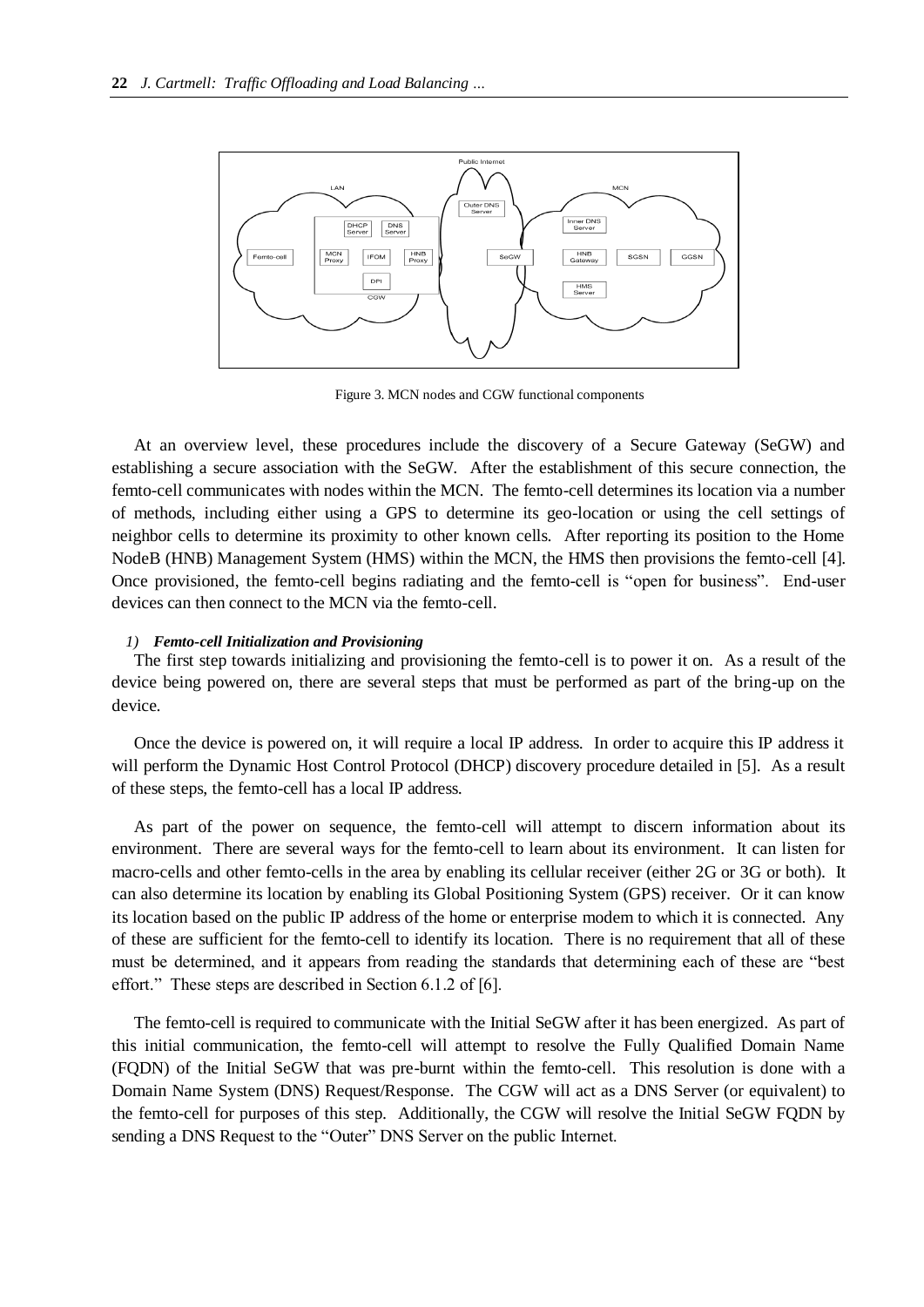In order to provide secure communications between the femto-cell and the Initial SeGW, an IPSec tunnel is established between the two entities. This process requires a pre-shared key, and agreement of security algorithms between the two entities. Since we are attempting to place the CGW between the femto-cell and Initial SeGW, two IPSec tunnels need to be established. At the conclusion of this step, there will be two IP Sec tunnels, one between the CGW and Initial SeGW and the other between the femtocell and CGW. The establishment of these IPSec tunnels is described in detail in [7]. For the IPSec tunnel establishment between the femto-cell and CGW the same steps are followed.

After the establishment of an IPSec tunnel, the femto-cell is required to communicate with the Initial HMS. To do this, the femto-cell will attempt to resolve the FQDN of the Initial HMS with the "Inner" DNS Server located within the MCN network. In the absence of a CGW, the femto-cell would make this request to the Initial SeGW via the IPSec tunnel established previously. The Initial SeGW would un-IPSec this request and would send the packet to the "Inner" DNS Server for resolution. In the presence of a CGW, the process is the same from the point of view of the femto-cell and Initial SeGW. The CGW will un-IPSec and then re-IPSec the signaling between the femto-cell and Initial SeGW. There is no further processing required of the CGW in this section. At the conclusion of this section, the femto-cell will know the MCN IP address of the Initial HMS.

Once the IP address of the Initial HMS is known, the femto-cell will establish a TR-069 Customer Premise Equipment (CPE) Wide Area Network (WAN) Management Protocol (CWMP) session with the Initial HMS as described in Section 3.7.3 of the [8]. This session is established so the Initial HMS can provide the IP address or FQDN of some of the MCN nodes to the femto-cell. In the presence of the CGW, the signaling between the femto-cell and Initial HMS will pass through the CGW which will un-IPSec and re-IPSec each packet.

Once the above steps have been concluded, the IPSec tunnels are destroyed. Section 5.1.1 of [9] requires that even if the Serving SeGW is the same as the Initial SeGW, the tunnels are still destroyed. The order of tearing down the tunnels that traverse through the CGW is not important as long as both are removed.

## *2) Femto-cell Registration with mobile core network*

The femto-cell is required to communicate with the Serving SeGW after the femto-cell has gone through the initialization and provisioning steps. If the Initial HMS provided the IP address of the Serving SeGW, this step is skipped. If the Initial HMS provided the FQDN of the Serving SeGW, then this step must be followed. If address resolution is required, it will be performed via a DNS Request/Response. The CGW will act as a DNS Server (or equivalent) to the femto-cell for purposes of this step. Additionally, the CGW will resolve the Serving SeGW FQDN by sending a DNS Request to the "Outer" DNS Server on the public Internet.

After this step, the femto-cell establishes an IPSec tunnel with the Serving SeGW. This is the same procedure that was followed by the femto-cell when it formed an IPSec tunnel with the Initial SeGW. In order to provide secure communications between the femto-cell and the Serving SeGW, an IPSec tunnel is established between the two entities. This process requires a pre-shared key, and agreement of security algorithms between the two entities. Since we are attempting to place the CGW between the femto-cell and Serving SeGW, two IPSec tunnels need to be established. At the conclusion of this step, there will be two IP Sec tunnels, one between the CGW and the Serving SeGW and the other between the femto-cell and CGW.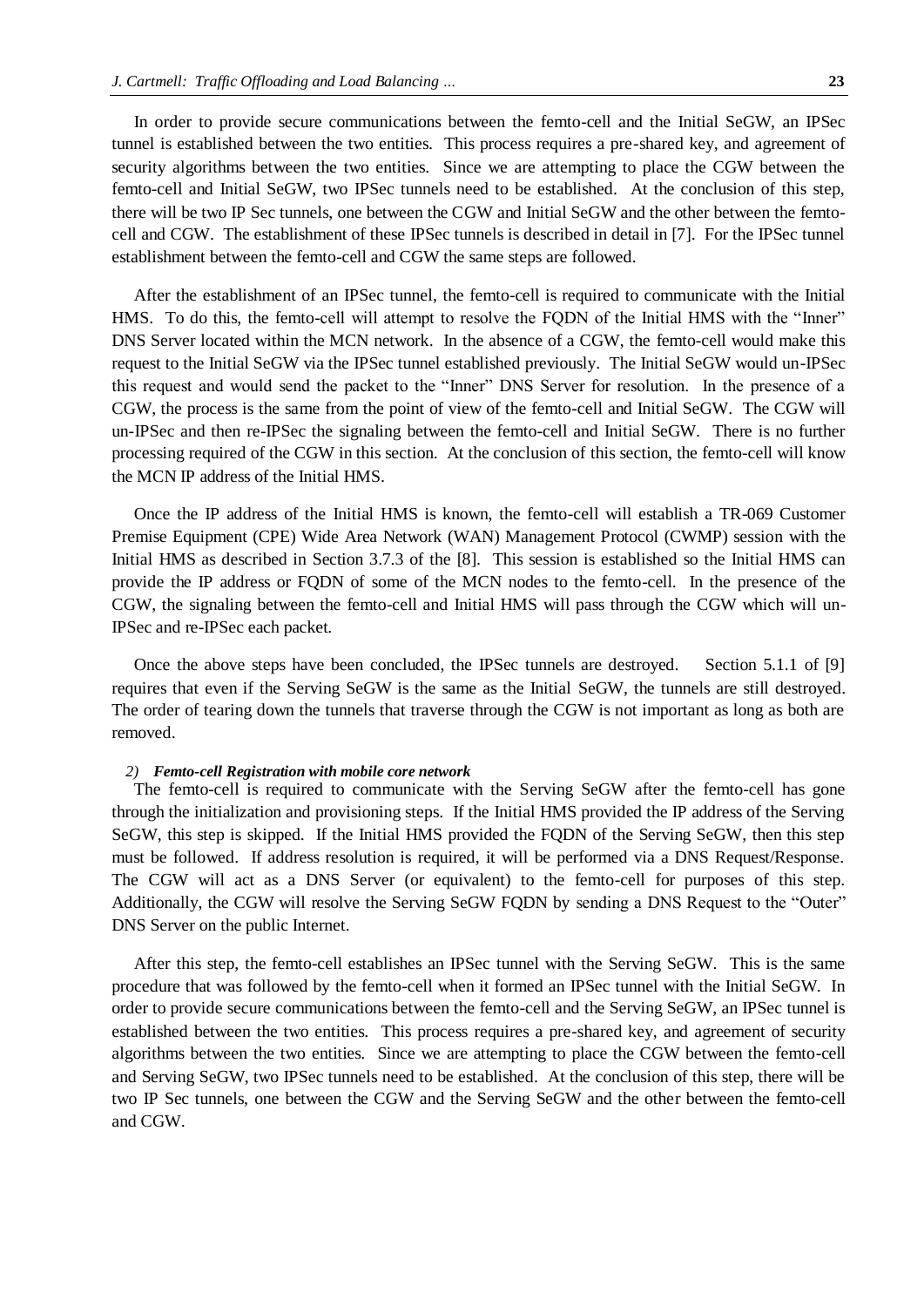For the IPSec tunnel establishment between the femto-cell and CGW, the same steps as outlined above are followed. One requirement is that the CGW must have the MCN IP address prior to the femto-cell requesting it. The femto-cell is required to have the MCN IP address so that it can use that as the source address for IP packets that it sends to entities within the MCN. Once these tunnels are established, they will be used "forever" to provide secure communication between the femto-cell and CGW and the CGW and the Serving SeGW.

After the establishment of an IPSec tunnel, the femto-cell is required to communicate with the Serving HMS. To do this, the femto-cell will attempt to resolve the FQDN of the Serving HMS with the "Inner" DNS Server located within the MCN network. In the absence of a CGW, the femto-cell would make this request to the Serving SeGW via the IPSec tunnel established previously. The Serving SeGW would un-IPSec this request and would send the packet to the "Inner" DNS Server for resolution. In the presence of a CGW, the process is the same from the point of view of the femto-cell and Serving SeGW. The CGW will un-IPSec and then re-IPSec the signaling between the femto-cell and Serving SeGW. There is no further processing required of the CGW in this section. At the conclusion of this section, the femto-cell will know the MCN IP address of the Serving HMS.

Once the IP address of the Serving HMS is known, the femto-cell will establish a TR-069 CWMP session with the Serving HMS as described in Section 3.7.3 of [8]. This session is established so the Serving HMS can provide the operating configuration to the femto-cell and the femto-cell can transfer its location information to the Serving HMS. In the presence of a CGW, the signaling between the femto-cell and Serving HMS will pass through the CGW which will un-IPSec and re-IPSec each packet.

The same procedure will be followed to resolve the FQDN of the HNB Gateway (GW) to an IP address, if necessary, as was done for the discovery of the Serving HMS IP address.

Once the femto-cell knows the IP address of the HNB GW, it will register with the HNB GW by exchanging a series of messages. The registration message and response pass through the CGW, and the CGWs only role is to un-IPSec and re-IPSec each message as it passes through the CGW. Once the femtocell is registered with the HNB GW, it may begin radiating and is "open for business" of allowing end-user devices to access the operator provided network.

## *D. WiFi AP*

This configuration requires the use of a WiFi AP. It must be configured to use the DHCP Server in the CGW. This allows the CGW to provide the local IP Addresses assigned to the WiFi interface of devices connected through the WiFi AP. Using the DHCP Server located within the CGW is the key to determining that a device is reachable over both WiFi and cellular as is described below.

# *E. End-user Device Attachment*

When an end-user device connects to a femto-cell, the femto-cell registers that device with the HNB GW and the end-user device and SGSN exchange signals to allow the end-user device to attach to the network. Once attached, the device may activate a Packet Data Protocol (PDP) context to use to exchange data with an application server on the public Internet via the MCN [10]. The exchange of data between the end-user device and SGSN is carried within a GTP tunnel that exists between the femto-cell and SGSN.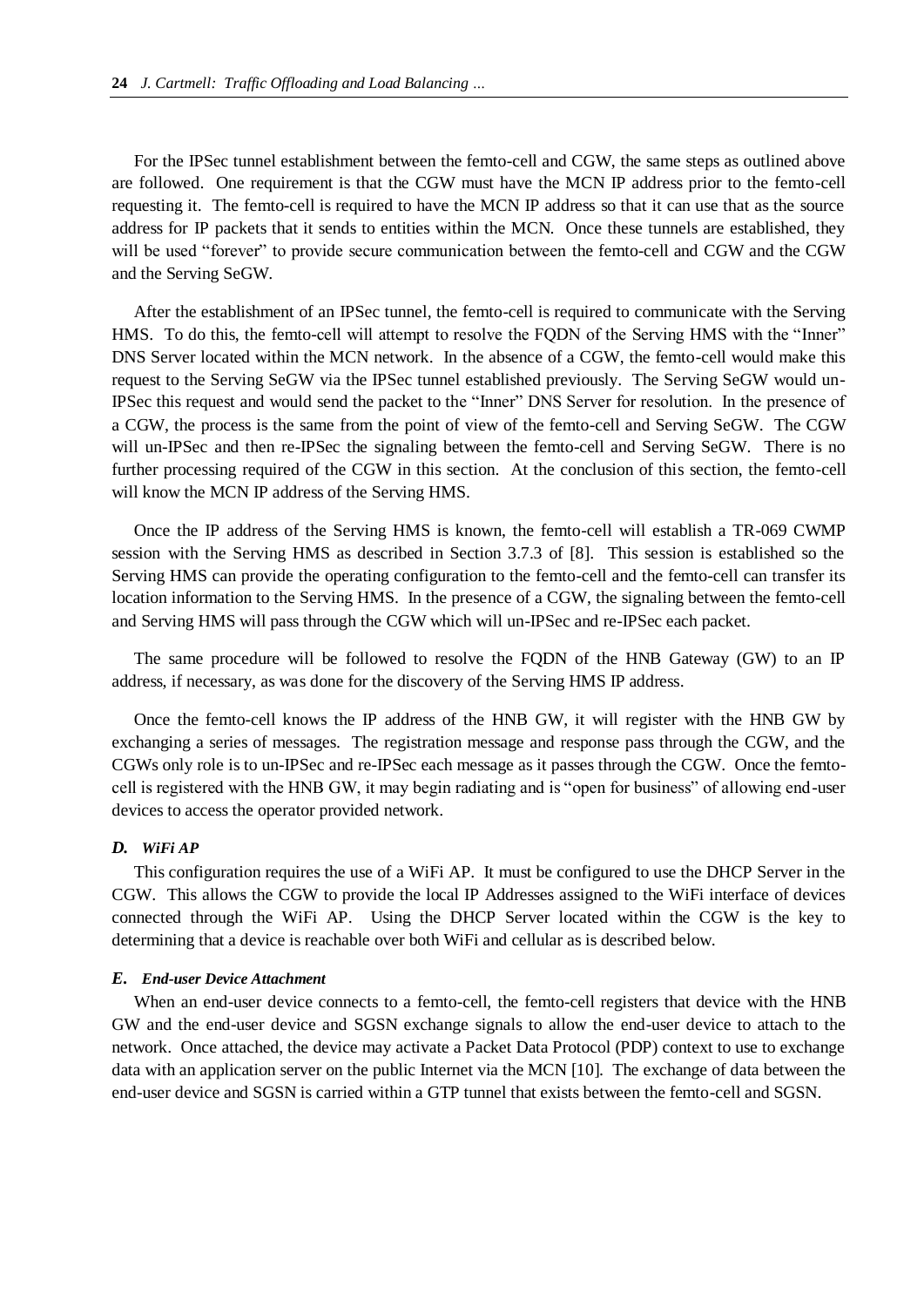## *F. Client IP Addressing*

When the end-user device associates with the WiFi AP, it requests an IP address from the WiFi AP. Since the DHCP Server in the WiFi AP is disabled, the request for an IP address is forwarded to the CGW. The DHCP Server within the CGW assigns a local IP address to the WiFi access connection of an end-user device.

The end-user device will be assigned an IP address by the Gateway GPRS Support Node (GGSN) as part of the PDP context activation procedure.

Once both these events occur, the end-user device has two IP addresses, the MCN assigned IP address and the IP address assigned by the DHCP Server within the CGW. The CGW is cognizant of both connections since both were established with its knowledge. But at this juncture, the CGW doesn"t know that these two IP addresses terminate in the same end-user device. Therefore, a method is required to link these two IP addresses to the same device.

# *G. WiFi/3G IP Address Association at CGW*

The process of the CGW forming an association between the WiFi and 3G interfaces is shown in Fig. 4. Once a device has requested and received an address from the DHCP Server within the CGW, the DHCP Server within the CGW knows both the locally assigned IP address and the Media Access Control (MAC) address of the WiFi interface. Further, the CGW knows that the MCN has assigned an IP address to the end-user device.

To link the WiFi parameters to the 3G IP address assigned by the MCN, the CGW issues an Address Resolution Protocol (ARP) Request using the 3G IP address assigned by the MCN. The WiFi card within the wireless device responds with its MAC address. At this point, the CGW knows that the WiFi MAC address, local WiFi IP address, and 3G IP address are all the same device.

To ensure that it is the same device, the CGW sends an Internet Control Message Protocol (ICMP) Echo Request message [11] via the WiFi AP with the destination IP address set to the 3G IP address extracted during the setup of the PDP context.

If the terminal device is connected through the WiFi AP it responds with an ICMP Echo Response message with the source and destination IP addresses reversed. From this information, the CGW infers that the end-user device has both the 3G and local WiFi connection "active".

In order to accommodate different scenarios, it may be necessary for the CGW to periodically issue the ARP Request and ICMP Echo Request messages. For example, if the 3G PDP context is activated after the WiFi has associated. It is expected that the Operating System (OS) in the CGW will take care of managing the linkage of all this information. Furthermore, the CGW still supports devices that support only WiFi connections as well as end-user devices that only support 3G connections.



Figure 4. WiFi/3G IP Address Association at CGW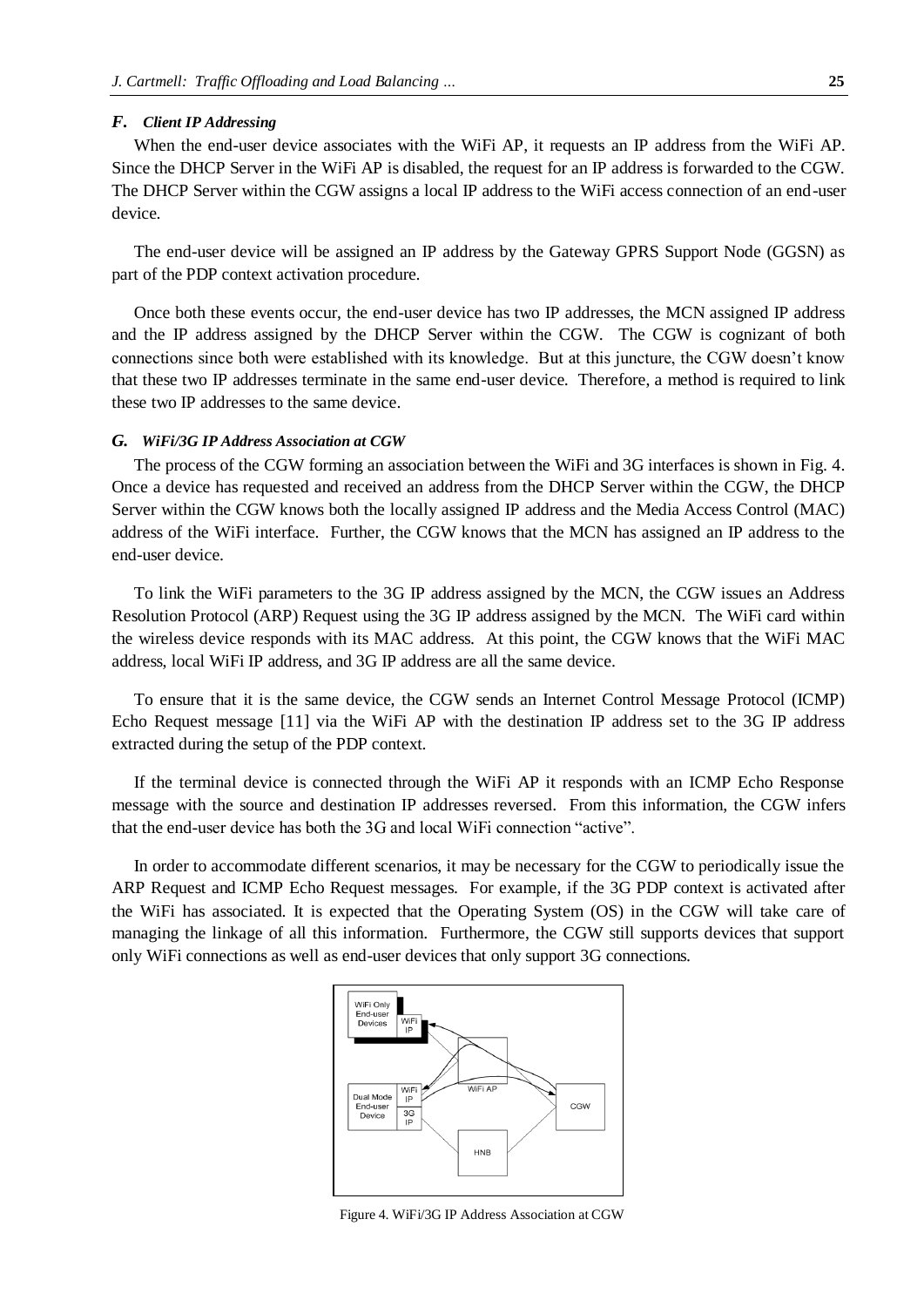# *H. IP Flow Mobility (IFOM)*

The CGW will have policies within it to indicate which traffic for which users to offload traffic from the cellular access to the WiFi access. It will have at least one default policy and may have policies for specific end-user devices. The default policy is used for those devices that do not have an individual policy. The policy conforms to the [12] 3GPP standards that define the criteria within a policy. The policy allows for defining which types of IP Flows are permitted (and not permitted) on which accesses. For any IP Flow, the CGW will have a routing rule that dictates one of the following:

- Cellular Only
- WiFi Only
- Cellular Preferred
- WiFi Preferred
- No Preference

So for each type of flow, such as Voice over IP (VoIP), File Transfer Protocol (FTP), or application server IP address, for each user, the operator can enforce one of the above access rules. This granularity allows the operator great flexibility in managing flows and effectuating offload to unlicensed spectrum. Additionally, the policy has a catch-all setting which is used for flows that are either unknown or just started, prior to Deep Packet Inspection (DPI) being performed. An example policy is shown below:

- $\bullet$  IMSI = '12345678901234'
- Rule 1
	- $\circ$  Type = 'VoIP'
	- $\circ$  Routing Rule = 'No Preference'
- Rule 2
	- o Type = "Streaming Video"
	- $\circ$  Routing Rule = 'WiFi Only'
- Rule 3
	- $\circ$  Type = 'Source Address = W.X.Y.Z'
	- $\circ$  Routing Rule = 'WiFi Preferred'
- Rule 4
	- $\circ$  Type = 'Default'
	- $\circ$  Routing Rule = 'Cellular Only'

In this user-specific policy, VoIP traffic for this specific user is routed over either the cellular or WiFi access as a function of the loading on each access. Meanwhile, all streaming video is routed over the WiFi access. Furthermore, traffic from IP address W.X.Y.Z is routed with a preference for WiFi while any other traffic, regardless of its type or even if it is an unknown flow after DPI, is sent over Cellular.

# **III. IP FLOW MOBILITY**

# *I. Addition of new IP Flows*

When an IP Flow starts, the flow type is unknown and its packets are dispatched by the IFOM functionality within the CGW to the default access. Once DPI is performed within the CGW, the IP Flow type may be known. For example, the IP Flow type may be VoIP, FTP, or streaming video. If the DPI is not able to discern what the IP Flow is, the flow will be labeled as unknown. Once the DPI has been performed, the policy can be consulted for this specific user. As was described earlier, the policy contains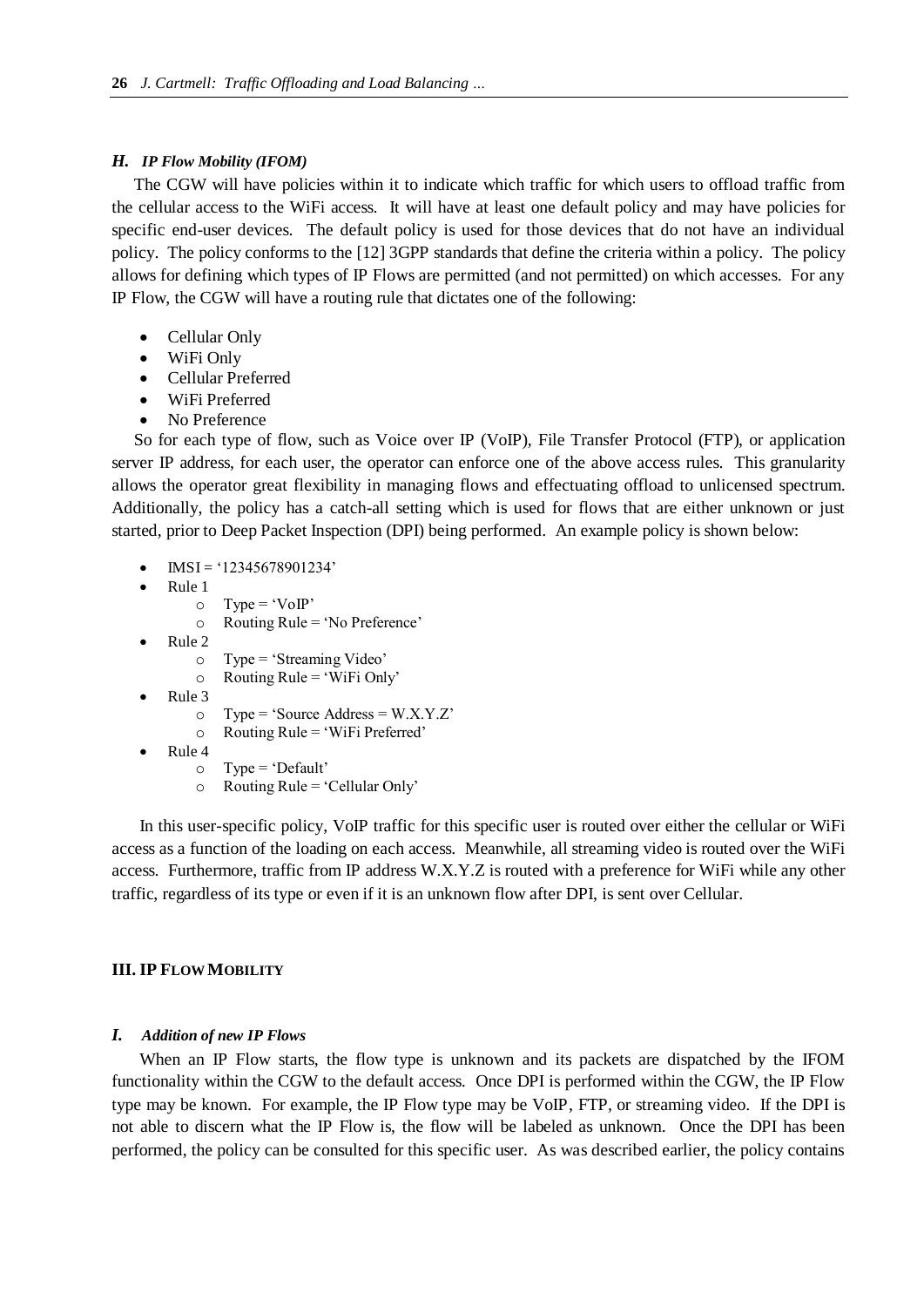the routing rule associated with this flow type. If it is the same as the default access, then no change is made. The IFOM will continue to route the data to the end-user device via the same access. Should the routing rule indicate a different access, the IFOM functionality will begin routing the data associated with this IP Flow to the end-user via the selected access. When a new flow is identified by the DPI, the IFOM routes the data associated with that IP Flow to the end-user with the selected accesses based on the following rules:

- Cellular Only and Cellular Preferred IP Flows are assigned to the cellular access
- WiFi Only and WiFi Preferred IP Flows are assigned to the WiFi access
- No Preference IP Flows are assigned to the least loaded accesses as a function of the number of existing IP Flows and of the capacity of the accesses

Using the example shown previously, if a new IP flow was detected, the CGW will place it on cellular access while DPI is performed. Let"s say this new flow is streaming video, once DPI has determined the type (assume successfully), the CGW will consult the routing rule for this user, and IP Flow type and will move the flow from the cellular access to the WiFi access since it is streaming video. This behavior is shown in Fig. 5.

# *J. Dynamic Flow Management of existing IP Flows*

Periodically, the CGW performs load balancing to ensure no access is overburdened. If an access is found to have an unfair proportion of the current IP Flows, the CGW attempts to perform load balancing without violating any of the IP Flows routing rules. When performing load balancing, the IFOM within the CGW takes into account the following factors:

- Number of IP Flows on each access
- Bandwidth capacity of each access
- The policy for each IP Flow



Figure 5. Example of CGW Initial IP Flow Assignment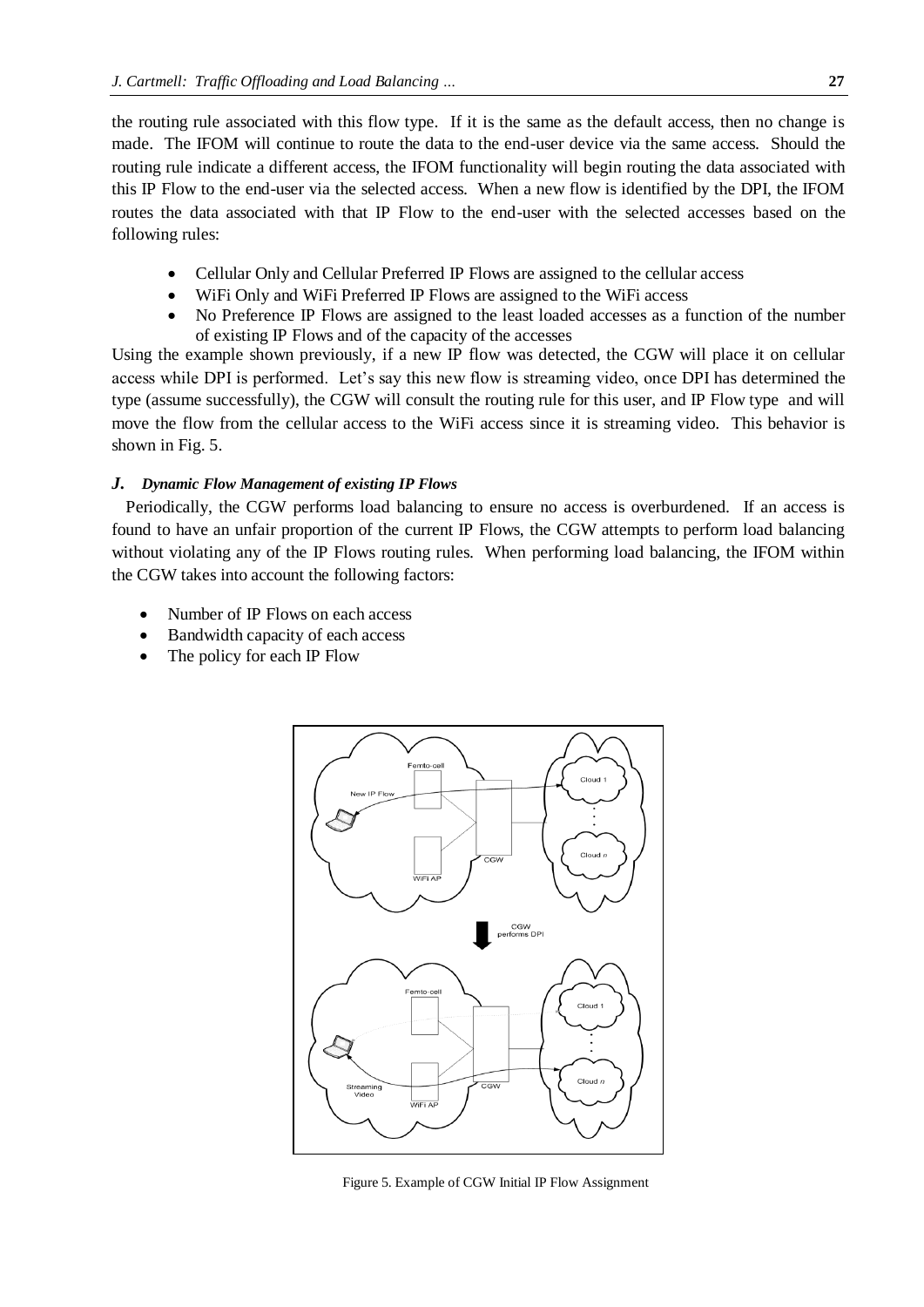An example helps illustrate this logic and is shown in Fig. 6. Let's assume there are many end-users all actively engaged in active sessions, performing VoIP, FTP and video streaming. Several of the users have active VoIP sessions, all using the cellular access. Another user has an active video streaming session whose data is also using the cellular access. Still another user is performing an FTP download over the WiFi access. When the dynamic flow management occurs, the CGW analyzes the IP flows on each access and the routing rules for those flows per user. Assume that the VoIP sessions all have routing rules that mandate use of the Cellular access. Further assume that the FTP session is not consuming much of the throughput and has a routing rule which mandates use of the WiFi access. Finally, assume that the streaming video session has a Cellular Preferred routing rule. For this scenario, the IFOM decides to move the streaming video flow from the cellular access to the WiFi access and leaves the remaining IP Flows as they were previously assigned. The VoIP IP flows remain on the cellular access. However, if the streaming video had a cellular only routing rule, then the CGW would leave those flows on the cellular access. In this way, the operator can have absolute control over the load balancing efforts. Fig. 6 shows the CGW moving the streaming video IP Flow from the cellular access to the WiFi access. This movement is denoted by the arrows that show the flow moving from being delivered via cellular to WiFi.



Figure 6. Example of CGW Load Balancing

## *K. Link-Down handling of existing IP Flows*

Part of the support required to effectively manage the IP Flows will be the end-user device reporting channel metrics to the CGW. For example, the CGW will configure the end-user device to report the Received Signal Strength Indicator (RSSI) of the active accesses when they pass certain thresholds. This allows the CGW to induce the end-user device to send an alert to the CGW when the signal quality has passed through a CGW-defined limit. As the end-user device performs this monitoring, should the quality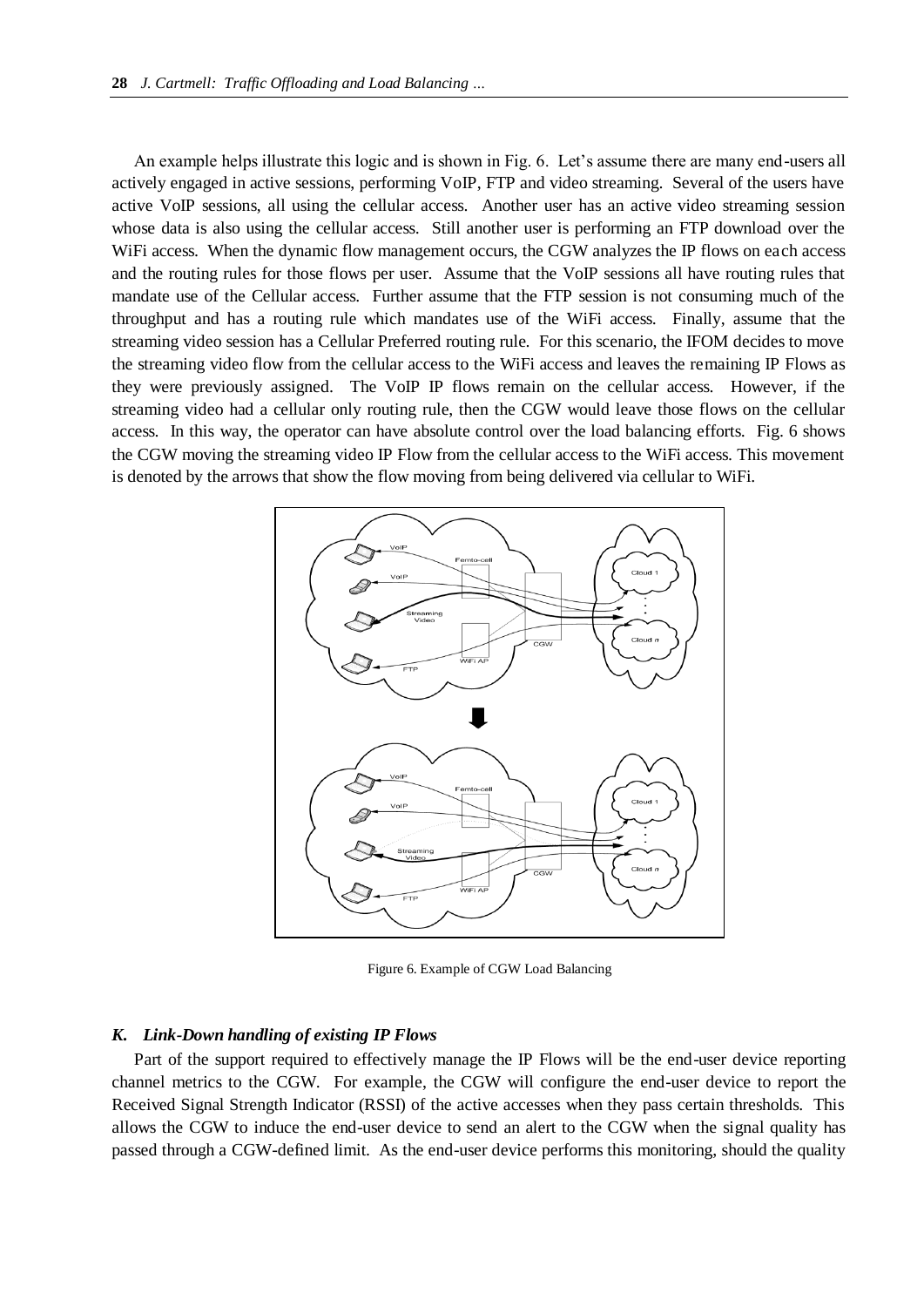of the signal pass through this limit, the end-user device will inform the CGW. The CGW will then attempt to move as many IP Flows as possible for this user from the degraded access to the other access. There are several criteria that are used when evaluating each IP Flow for the particular user:

- Routing Rule for this IP Flow
- Quality of the non-degraded access

If an end-user reports that an access has degraded, the CGW will examine the routing rule for each IP Flow. The CGW will only move those flows away from the degraded access that have a routing rule that allows the IP Flow to move, such as WiFi-Preferred, Cellular-Preferred, or No Preference. IP Flows that have a rigid routing rule, either WiFi-Only or Cellular-Only will not be moved even in this case. Additionally, the CGW will examine the quality of the non-degraded access, if the end-user device has that access available. If the non-degraded access is also of poor-quality, the CGW will not move any IP Flows. This prevents the scenario where both accesses become degraded and the CGW attempts to mitigate this situation by moving IP Flows back-and-forth between each degraded access.

An example is usually clarifying. Assume that there is a user who is connected via both cellular and WiFi and has two flows, FTP and streaming video which are traversing the WiFi access. Further assume that the CGW has configured the end-user device to alert the CGW should the WiFi signal become degraded and that the WiFi link does become very weak. The last of the assumptions is that the FTP routing rule is WiFi-only while the streaming video routing rule is WiFi-Preferred.

The end-user device will alert the CGW that the WiFi signal has degraded. The CGW will move the streaming video session from the WiFi access to cellular access. Additionally, the CGW will not move the FTP IP Flow since its routing rule is WiFi-Only. The sequence of events as well as the movement of the streaming video IP Flow is shown in Fig. 7.



Figure 7. Example of CGW Link-Down Processing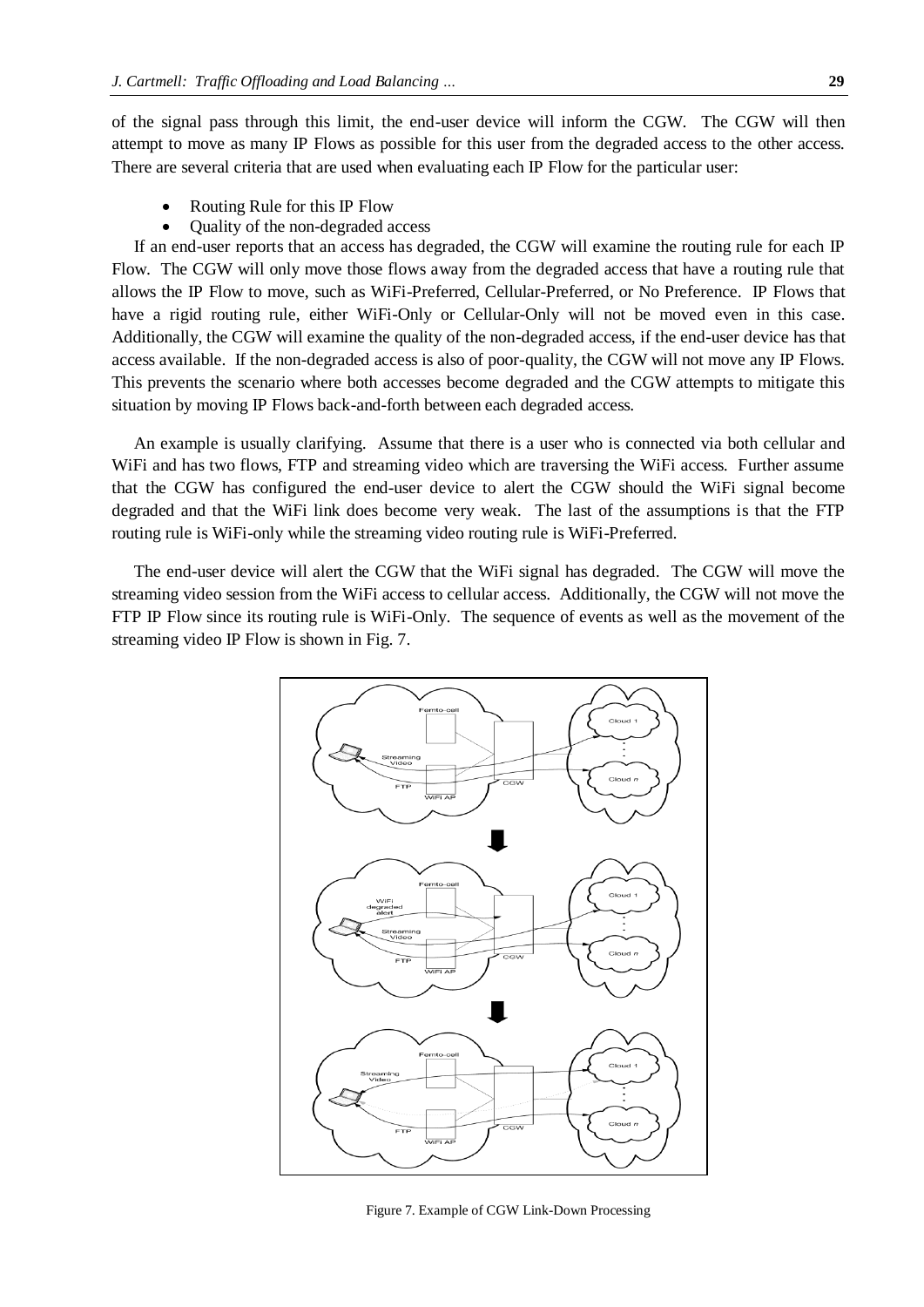# **III. CLIENT REQUIREMENTS**

There are some requirements on the client. As alluded to above, but explicitly stated in this section, the end-user device must possess certain capabilities to take advantage of the capabilities provided by the CGW.

# *a. Reception over either Access*

The end-user device must have the ability to handle the reception of downlink packets over either WiFi or Cellular. This means that both the WiFi and Cellular radios must be energized. In addition, the enduser device must accept that those packets sent over the WiFi access will use the IP address assigned by the MCN as the destination address. This is critical to allow for the flow to use both Cellular and WiFi.

## *b. Transmission over either Access*

In addition, the client must have some algorithm relating to how it routes uplink traffic towards the Cloud through the CGW. It is sufficient that the end-user route uplink packets for the same Cloud over the same access that it received packets from that Cloud. This allows the CGW to make the routing decisions, as the end-user device will engage in uplink-follows-downlink. While not described in this paper, the enduser device can also have more sophisticated logic such as performing its own DPI and deciding the appropriate uplink path for packets based on its knowledge of its own environment. There is nothing within the CGW concept that would preclude supporting an end-user device that had this capability.

#### *c. Measurements*

To support the logic within the CGW that handles the link-down scenario, the end-user device must support measurements. It must support being configured by the CGW to perform RSSI measurements and to send these measurements to the CGW should the measurements fall below a limit (or rise above a certain value as well).

The protocol used to configure and report the measurements is not defined within this document. Any protocol will suffice, be in Open Mobile Alliance Device Management (OMA-DM) [13], Simple Object Access Protocol (SOAP) [14], or any other agreed-upon mechanism that allows the transfer of signaling between the CGW and end-user device.

# **V. CONCLUSION**

In this paper we described the necessity of having robust connectivity when dealing with Cloud Computing. We then described the advantage of having connectivity over multiple interfaces, as it supports many of the characteristics that are desirable in Cloud Computing – namely device and location independence, reduced costs, increased reliability, and improved performance. We then walked through the architecture of the CGW and the procedures that it enables to allow connectivity to the Cloud. We concluded by showing several examples where the end-user"s connectivity to the Cloud is increased by the introduction of the CGW within the architecture.